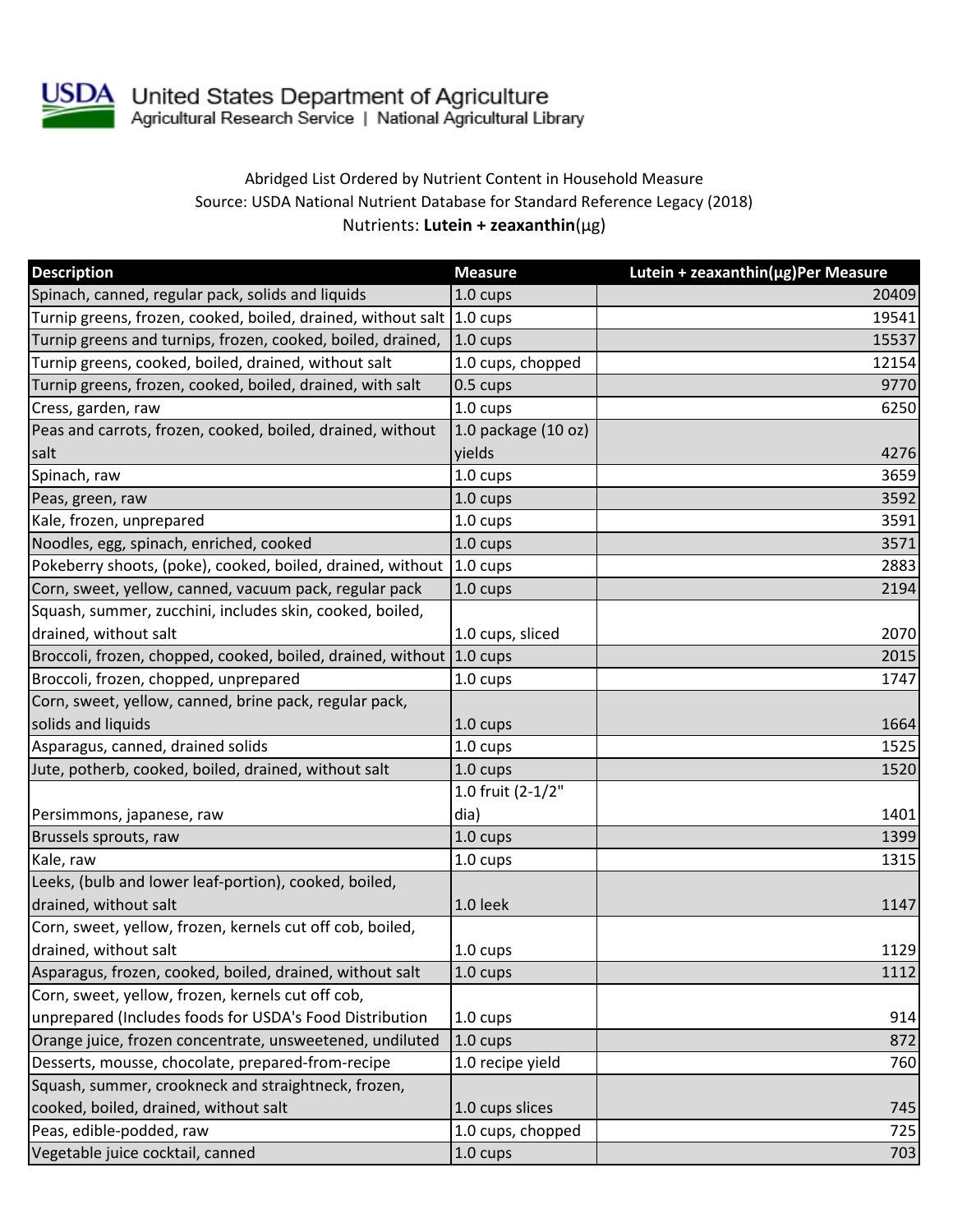| Asparagus, cooked, boiled, drained                                             | 0.5 cups           | 694 |
|--------------------------------------------------------------------------------|--------------------|-----|
| Beans, snap, green, frozen, cooked, boiled, drained without 1.0 cups           |                    | 686 |
| Fast foods, croissant, with egg, cheese, and sausage                           | 1.0 sandwich       | 575 |
| Beet greens, raw                                                               | 1.0 cups           | 571 |
| Celery, cooked, boiled, drained, without salt                                  | 1.0 cups, diced    | 494 |
| Cereals, corn grits, yellow, regular and quick, enriched,                      |                    |     |
| cooked with water, without salt                                                | 1.0 cups           | 459 |
|                                                                                | 0.33 package (10   |     |
| Okra, frozen, unprepared                                                       | oz)                | 458 |
| Broccoli raab, raw                                                             | 1.0 cups chopped   | 448 |
| Okra, frozen, cooked, boiled, drained, without salt                            | 0.5 cups slices    | 386 |
| Carrots, raw                                                                   | 1.0 cups chopped   | 328 |
| Tomatoes, red, ripe, canned, stewed                                            | 1.0 cups           | 321 |
| Soup, beef and vegetables, canned, ready-to-serve                              | 1.0 cups           | 298 |
|                                                                                | 0.75 cups (1 NLEA  |     |
| Cereals ready-to-eat, QUAKER, QUAKER CRUNCHY BRAN                              | serving)           | 286 |
| Bread, cornbread, dry mix, prepared with 2% milk, 80%                          |                    |     |
| margarine, and eggs                                                            | 1.0 muffin         | 280 |
| Egg, yolk, raw, frozen, sugared, pasteurized                                   | 1.0 <sub>oz</sub>  | 274 |
| Tangerines, (mandarin oranges), raw                                            | 1.0 cups, sections | 269 |
| Egg, whole, raw, fresh                                                         | 1.0 large          | 252 |
| Egg, whole, cooked, poached                                                    | 1.0 large          | 250 |
| Egg, whole, cooked, fried                                                      | 1.0 large          | 250 |
| Snacks, corn-based, extruded, onion-flavor                                     | 1.0 <sub>oz</sub>  | 249 |
| Barley flour or meal                                                           | 1.0 cups           | 237 |
| Fast foods, croissant, with egg, cheese, and ham                               | 1.0 item           | 223 |
| Kiwifruit, green, raw                                                          | 1.0 cups, sliced   | 220 |
|                                                                                | 1.0 cups (1 NLEA   |     |
| Cereals ready-to-eat, POST, Honeycomb Cereal                                   | serving)           | 218 |
|                                                                                | 0.75 cups (1 NLEA  |     |
| Cereals ready-to-eat, BARBARA'S PUFFINS, original                              | serving)           | 209 |
| Oat flour, partially debranned                                                 | 1.0 cups           | 187 |
| Tomatoes, red, ripe, canned, packed in tomato juice                            | 1.0 cups           | 187 |
| Soup, pea, split with ham, canned, chunky, ready-to-serve                      | 1.0 cups           | 187 |
| Fruit cocktail, (peach and pineapple and pear and grape                        |                    |     |
| and cherry), canned, heavy syrup, solids and liquids                           | 1.0 cups           | 186 |
|                                                                                | 1.0 oz crunchy     |     |
| Snacks, corn-based, extruded, puffs or twists, cheese-flavor (about 21 pieces) |                    | 180 |
|                                                                                |                    |     |
| Blackberries, frozen, unsweetened                                              | 1.0 cups, unthawed | 178 |
| Fast foods, english muffin, with egg, cheese, and canadian                     | 1.0 sandwich       | 176 |
|                                                                                |                    |     |
| Loganberries, frozen                                                           | 1.0 cups, unthawed | 173 |
| Blackberry juice, canned                                                       | 1.0 cups           | 170 |
| Blueberries, frozen, sweetened                                                 | 1.0 cups, thawed   | 168 |
| Cereals ready-to-eat, granola, homemade                                        | 1.0 cups           | 167 |
| Squash, winter, acorn, cooked, boiled, mashed, without                         | 1.0 cups, mashed   | 162 |
| Fast foods, biscuit, with egg and bacon                                        | 1.0 biscuit        | 160 |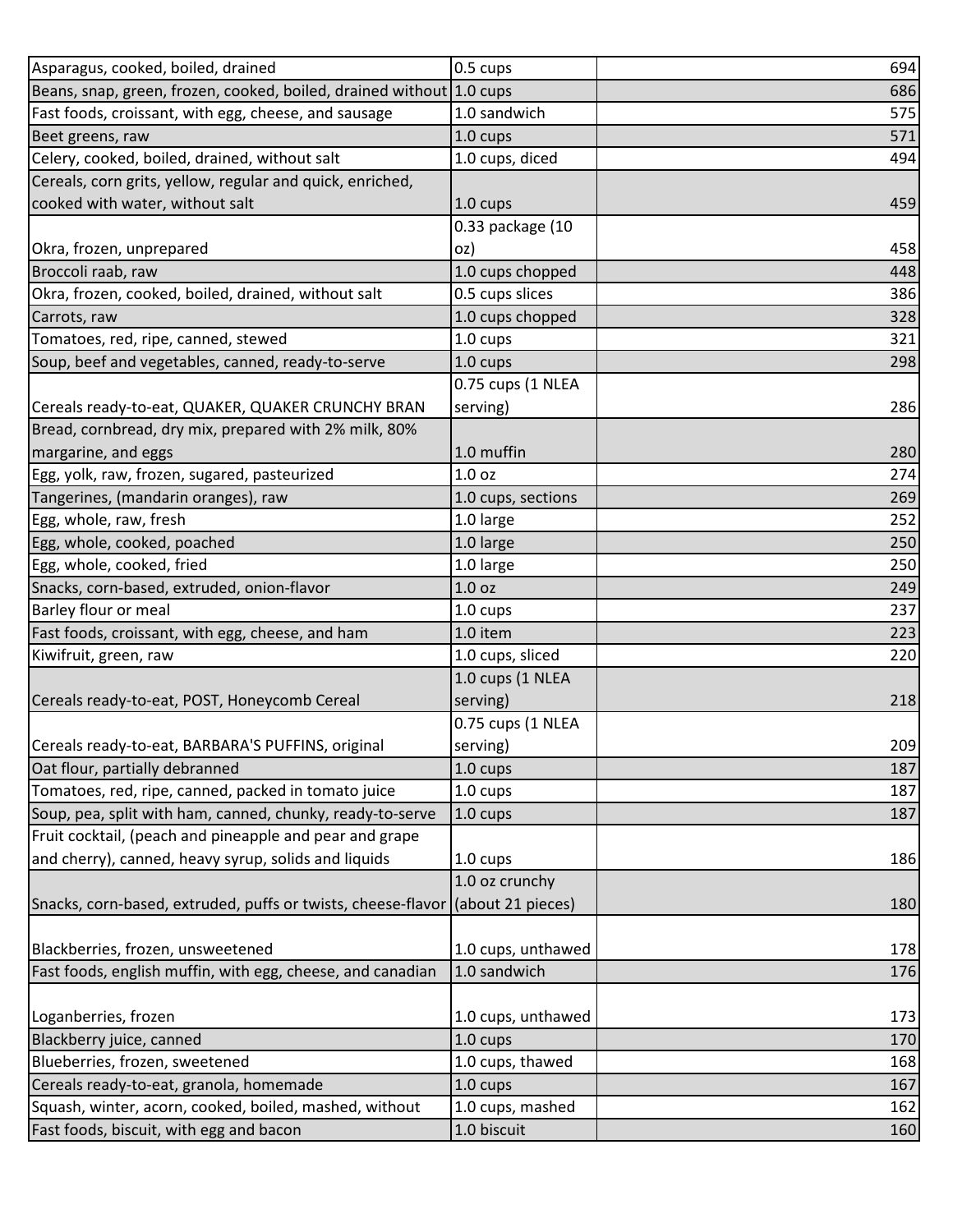|                                                                         | 1.0 cups (1/2"       |     |
|-------------------------------------------------------------------------|----------------------|-----|
| Balsam-pear (bitter gourd), pods, raw                                   | pieces)              | 158 |
|                                                                         |                      |     |
| Boysenberries, frozen, unsweetened                                      | 1.0 cups, unthawed   | 156 |
|                                                                         | 1.0 cups, halves or  |     |
| Peaches, canned, light syrup pack, solids and liquids                   | slices               | 153 |
|                                                                         | 1.0 cups, halves or  |     |
| Peaches, canned, water pack, solids and liquids                         | slices               | 149 |
| Tomato juice, canned, with salt added                                   | 1.0 cups             | 146 |
| Tomato juice, canned, without salt added                                | 1.0 cups             | 146 |
| Snacks, tortilla chips, low fat, made with olestra, nacho               | 1.0 <sub>oz</sub>    | 144 |
| Cherries, sweet, canned, water pack, solids and liquids                 | 1.0 cups, pitted     | 141 |
| Fast Foods, biscuit, with egg and sausage                               | 1.0 item             | 141 |
| Carrots, frozen, unprepared (Includes foods for USDA's                  |                      |     |
| <b>Food Distribution Program)</b>                                       | 0.5 cups slices      | 140 |
| Soup, chicken, canned, chunky, ready-to-serve                           | 1.0 cups             | 137 |
| <b>Eggnog</b>                                                           | 1.0 cups             | 137 |
| Cranberry sauce, canned, sweetened                                      | 1.0 cups             | 133 |
| Papayas, raw                                                            | 1.0 cups 1" pieces   | 129 |
| Grapes, canned, thompson seedless, water pack, solids and 1.0 cups      |                      | 118 |
|                                                                         | 1.0 cups, with pits, |     |
| Cherries, sweet, raw                                                    | yields               | 117 |
| Chicken, skin (drumsticks and thighs), raw                              | 4.0 oz               | 116 |
|                                                                         |                      |     |
| Soup, tomato, canned, condensed, reduced sodium                         | 1.0 serving 1/2 cups | 109 |
| Wheat flour, white, bread, enriched                                     | 1.0 cups             | 108 |
| Nuts, hazelnuts or filberts                                             | 1.0 cups, chopped    | 106 |
| Chicken, dark meat, thigh, meat only, with added solution,              | 4.0 oz               | 98  |
| Cream puff, eclair, custard or cream filled, iced                       | 4.0 oz               | 97  |
| Cherries, sour, red, frozen, unsweetened (Includes foods                |                      |     |
| for USDA's Food Distribution Program)                                   | 1.0 cups, unthawed   | 95  |
| Soup, chicken gumbo, canned, condensed                                  | 0.5 cups (4 fl oz)   | 93  |
| Soup, black bean, canned, condensed                                     | 1.0 cups (8 fl oz)   | 93  |
| Carambola, (starfruit), raw                                             | 1.0 cups, cubes      | 87  |
| Cereals ready-to-eat, POST, Shredded Wheat, original                    | 1.0 cups (1 NLEA     |     |
| spoon-size                                                              | serving)             | 86  |
| Apricots, canned, heavy syrup, drained                                  | 1.0 cups, halves     | 85  |
| Pears, canned, light syrup pack, solids and liquids                     | 1.0 cups, halves     | 85  |
| Plantains, yellow, raw                                                  | 1.0 plantain         | 81  |
| Cereals ready-to-eat, POST, HONEY BUNCHES OF OATS with 1.0 cups (1 NLEA |                      |     |
| vanilla bunches                                                         | serving)             | 79  |
| Tomato products, canned, sauce, with onions, green                      |                      |     |
| peppers, and celery                                                     | 1.0 cups             | 75  |
|                                                                         | 0.5 cups (1 NLEA     |     |
| Cereals, QUAKER, QUAKER MultiGrain Oatmeal, dry                         | serving)             | 73  |
| Arugula, raw                                                            | 1.0 leaf             | 71  |
| Grapefruit juice, white, frozen concentrate, unsweetened,               |                      |     |
| undiluted                                                               | 1.0 can (6 fl oz)    | 70  |
| Popcorn, sugar syrup/caramel, fat-free                                  | 1.0 <sub>oz</sub>    | 69  |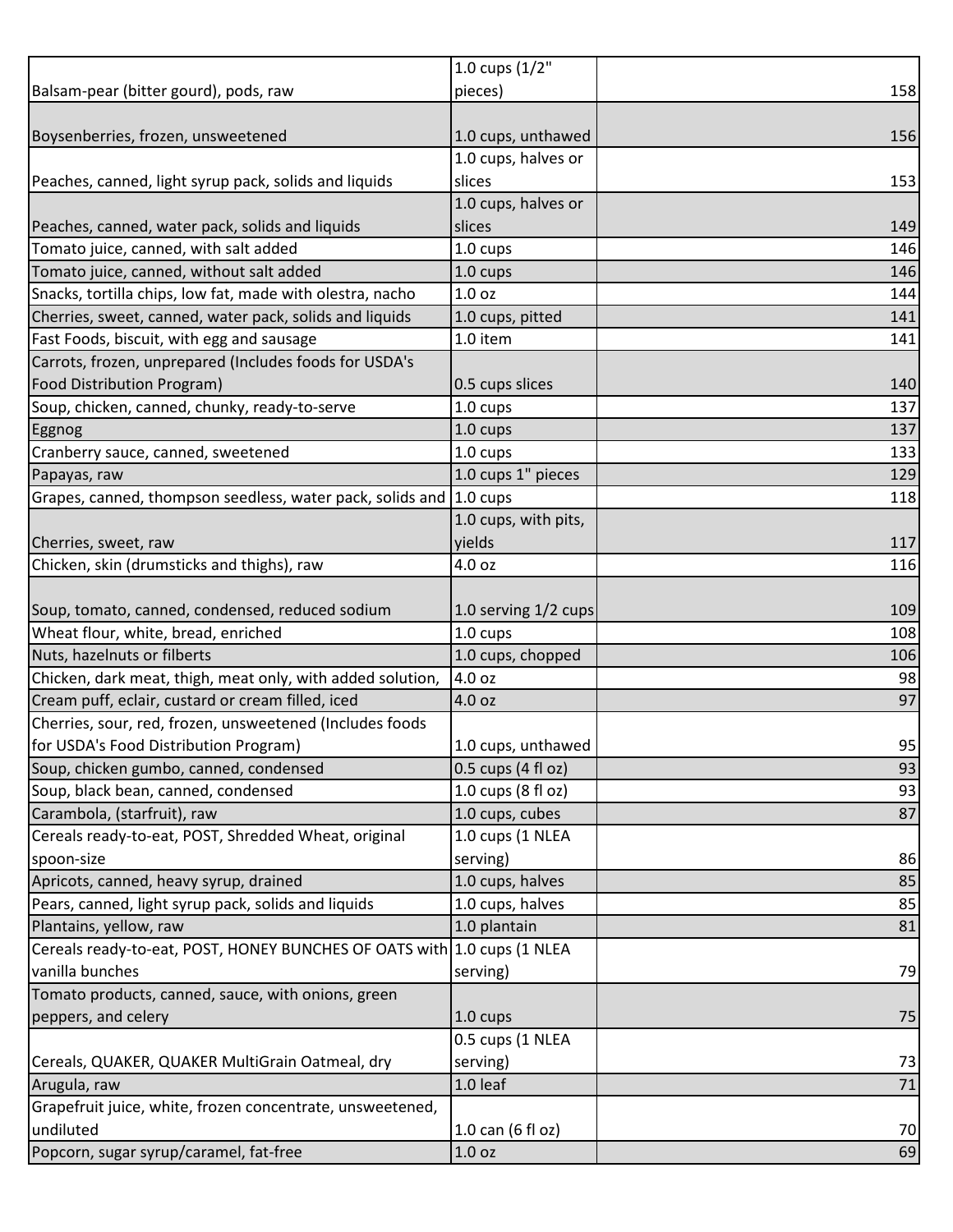| Orange juice, chilled, includes from concentrate, with              |                      |                 |
|---------------------------------------------------------------------|----------------------|-----------------|
| added calcium and vitamin D                                         | 1.0 cups             | 67              |
| Orange juice, chilled, includes from concentrate, with              | 1.0 cups             | 67              |
| Apricots, canned, heavy syrup pack, with skin, solids and           | 1.0 cups, halves     | 67              |
| Grapes, american type (slip skin), raw                              | 1.0 cups             | 66              |
| Cabbage, chinese (pak-choi), cooked, boiled, drained,               |                      |                 |
| without salt                                                        | 1.0 cups, shredded   | 65              |
| Cabbage, chinese (pak-choi), cooked, boiled, drained, with          |                      |                 |
| salt                                                                | 1.0 cups, shredded   | 65              |
| Egg, whole, cooked, omelet                                          | 1.0 tbsp             | 63              |
| Cereals ready-to-eat, NATURE'S PATH, Organic FLAX PLUS              | 0.75 cups (1 NLEA    |                 |
| flakes                                                              | serving)             | 63              |
| Pears, raw                                                          | 1.0 cups, slices     | 62              |
|                                                                     | 16.0 crackers 1      |                 |
| Crackers, wheat, regular                                            | serving              | 61              |
| Pears, dried, sulfured, stewed, without added sugar                 | 1.0 cups, halves     | 61              |
| Noodles, egg, unenriched, cooked, without added salt                | 1.0 cups             | 61              |
| Cereals, oats, instant, fortified, with raisins and spice,          |                      |                 |
| prepared with water                                                 | 1.0 cups             | 58              |
|                                                                     | 1.0 potato large (3" |                 |
| Potatoes, Russet, flesh and skin, baked                             | to 4-1/4" dia.       | 57              |
|                                                                     | 0.12 pie 1 pie (1/8  |                 |
| Pie, Dutch Apple, Commercially Prepared                             | of 9" pie)           | 55              |
| Currants, red and white, raw                                        | 1.0 cups             | 53              |
| Breadfruit, raw                                                     | 1.0 cups             | 48              |
| Applesauce, canned, sweetened, without salt                         | 1.0 cups             | 44              |
| Pancakes, buckwheat, dry mix, incomplete                            | 1.0 oz               | 44              |
| Olives, ripe, canned (small-extra large)                            | 1.0 tbsp             | 43              |
| Snacks, potato chips, barbecue-flavor                               | 1.0 oz               | 43              |
| Noodles, egg, dry, unenriched                                       | 1.0 cups             | 42              |
| Sausage, pork and turkey, pre-cooked                                | 1.0 serving          | 40              |
| Muffin, blueberry, commercially prepared, low-fat                   | 1.0 muffin small     | 40              |
| Plantains, yellow, baked                                            | 1.0 cups             | 39              |
| Mangos, raw                                                         | 1.0 cups pieces      | 38              |
| Lemon juice, raw                                                    | 1.0 cups             | 37              |
|                                                                     |                      |                 |
| Cabbage, chinese (pe-tsai), raw                                     | 1.0 cups, shredded   | 36              |
| Seeds, pumpkin and squash seed kernels, roasted, with salt 1.0 cups |                      | 35              |
| Soup, chicken noodle, dry, mix                                      | 1.0 packet           | $\overline{32}$ |
|                                                                     | 1.0 pita, large (6-  |                 |
| Bread, pita, white, enriched                                        | $1/2$ " dia)         | 32              |
|                                                                     | 0.75 cups (1 NLEA    |                 |
| Cereals ready-to-eat, QUAKER, QUAKER OAT LIFE, plain                | serving)             | 32              |
| Bread, whole-wheat, commercially prepared                           | 1.0 slice            | 28              |
| Cauliflower, green, raw                                             | 1.0 cups             | 27              |
| Grapefruit juice, white, canned, sweetened                          | 1.0 cups             | 25              |
| Cake, sponge, commercially prepared                                 | 1.0 oz               | 24              |
| Focaccia, Italian flatbread, plain                                  | 1.0 piece            | 24              |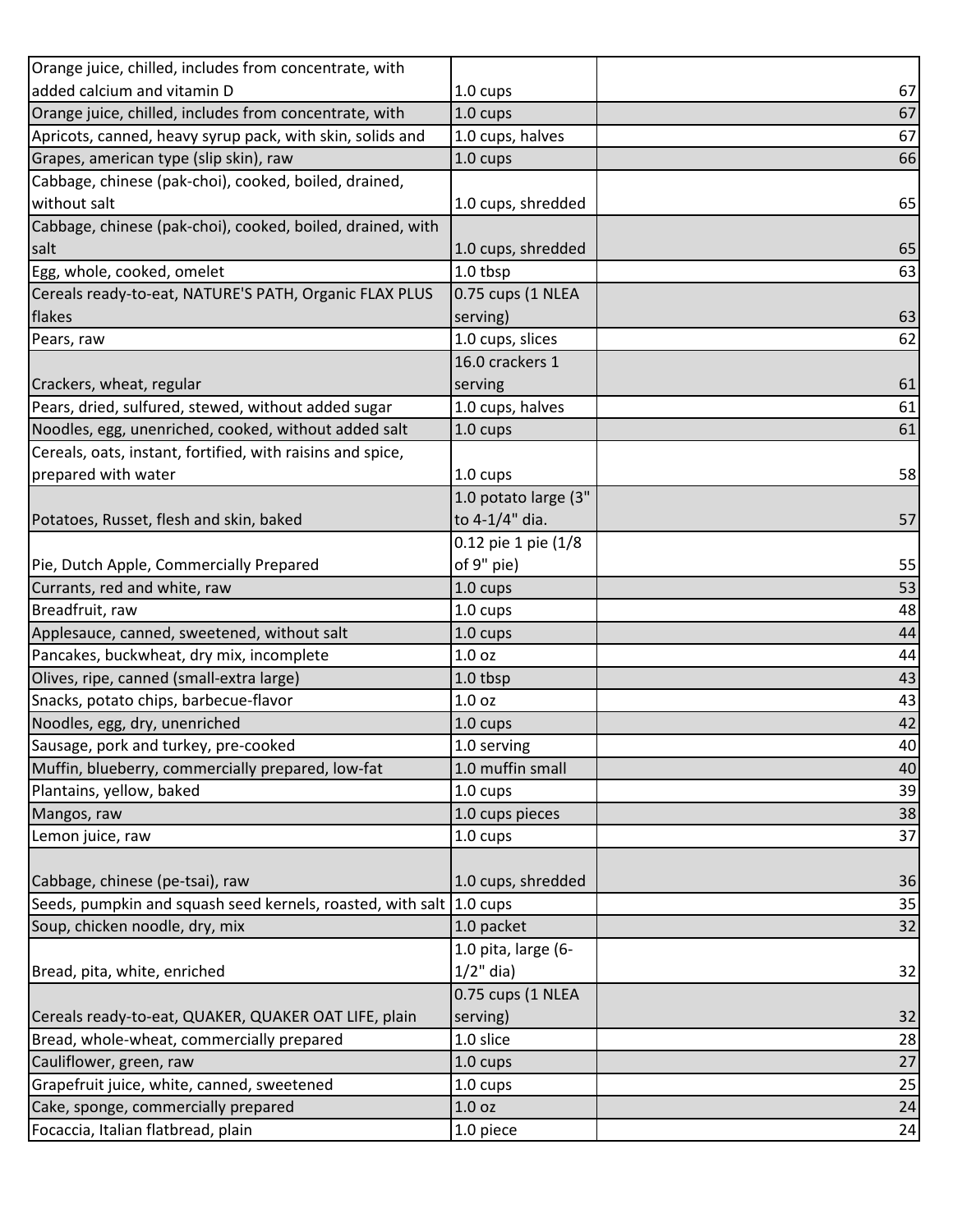|                                                            | 1.0 slice (average |    |
|------------------------------------------------------------|--------------------|----|
| Bread, pan dulce, sweet yeast bread                        | weight of 1 slice) | 23 |
|                                                            | 1.0 serving        |    |
|                                                            | (approximate       |    |
| Bread, salvadoran sweet cheese (quesadilla salvadorena)    | serving size)      | 23 |
| Wheat flour, white, all-purpose, unenriched                | 1.0 cups           | 22 |
| Potatoes, mashed, dehydrated, flakes without milk, dry     | 1.0 cups           | 22 |
| Pie Crust, Cookie-type, Chocolate, Ready Crust             | 1.0 crust          | 22 |
| Bread, protein (includes gluten)                           | 1.0 <sub>oz</sub>  | 22 |
| Garlic, raw                                                | 1.0 cups           | 22 |
| Bread, cheese                                              | 1.0 slice          | 22 |
| Cracker, meal                                              | 1.0 <sub>oz</sub>  | 22 |
| Bread, oatmeal, toasted                                    | 1.0 <sub>oz</sub>  | 21 |
| Croissants, butter                                         | 1.0 <sub>oz</sub>  | 21 |
| Bread, stuffing, dry mix                                   | 1.0 <sub>oz</sub>  | 20 |
| Apples, raw, without skin                                  | 1.0 cups slices    | 20 |
| Spices, thyme, dried                                       | 1.0 tsp, leaves    | 19 |
| Cake, cheesecake, commercially prepared                    | 1.0 <sub>oz</sub>  | 18 |
|                                                            | 1.0 cups spiral    |    |
| Macaroni, vegetable, enriched, cooked                      | shaped             | 17 |
| Potatoes, baked, skin, without salt                        | 1.0 skin           | 17 |
| Figs, canned, water pack, solids and liquids               | 1.0 cups           | 17 |
| Candies, NESTLE, BUTTERFINGER Crisp                        | 1.0 piece          | 17 |
| Pasta, dry, enriched                                       | 1.0 cups spaghetti | 16 |
| Bread, rye                                                 | 1.0 <sub>oz</sub>  | 15 |
|                                                            | 1.0 mini bagel (2- |    |
| Bagels, oat bran                                           | $1/2$ " dia)       | 15 |
| Salad dressing, thousand island dressing, reduced fat      | 1.0 tablespoon     | 15 |
| Danish pastry, cinnamon, enriched                          | 1.0 oz             | 15 |
| Potatoes, mashed, dehydrated, prepared from granules       |                    |    |
| with milk, water and margarine added                       | 1.0 cups           | 15 |
| Cookies, oatmeal, commercially prepared, special dietary   | 1.0 oz             | 14 |
| Olives, pickled, canned or bottled, green                  | 1.0 olive          | 14 |
| Bagels, plain, enriched, with calcium propionate (includes | 1.0 mini bagel (2- |    |
| onion, poppy, sesame), toasted                             | $1/2$ " dia)       | 13 |
| Pie, banana cream, prepared from recipe                    | 1.0 oz             | 13 |
| Bread, white, commercially prepared, toasted               | 1.0 <sub>oz</sub>  | 13 |
| Bread, oat bran                                            | 1.0 oz             | 13 |
| Bread, wheat                                               | 1.0 slice          | 13 |
| Croissants, cheese                                         | 1.0 <sub>oz</sub>  | 12 |
| Cake, coffeecake, cinnamon with crumb topping, dry mix,    | 1.0 oz             | 12 |
| Cake, cherry fudge with chocolate frosting                 | 1.0 <sub>oz</sub>  | 12 |
| Bread, reduced-calorie, wheat                              | 1.0 oz             | 12 |
| Radishes, raw                                              | 1.0 cups slices    | 12 |
|                                                            | 1.0 cups sections, |    |
| Grapefruit, raw, pink and red, all areas                   | with juice         | 12 |
| Spices, marjoram, dried                                    | $1.0$ tsp          | 11 |
| Spices, mustard seed, ground                               | $1.0$ tsp          | 11 |
| Crackers, saltines, whole wheat (includes multi-grain)     | 1.0 serving        | 11 |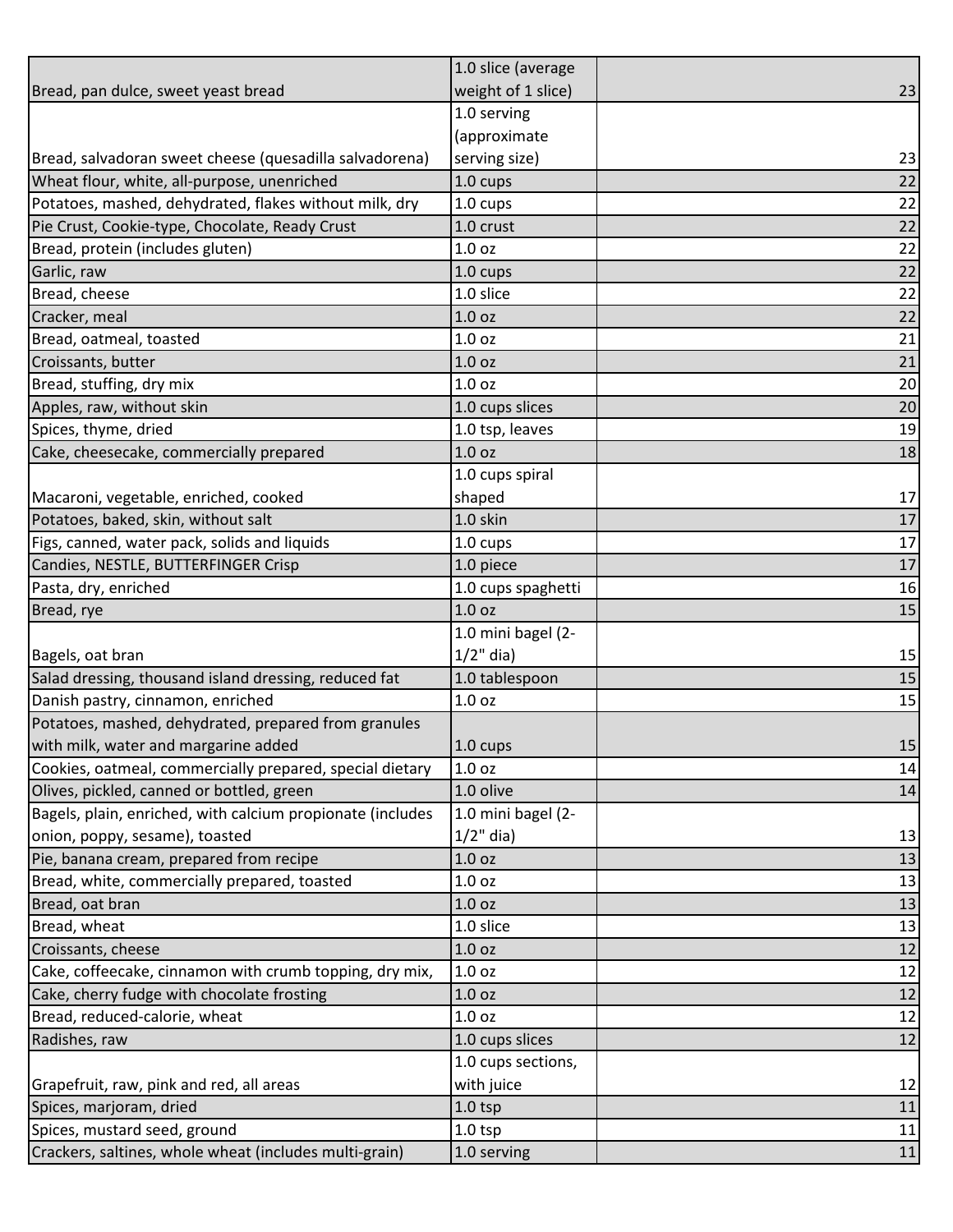| Snacks, potato chips, fat free, salted                        | 1.0 <sub>oz</sub>   | 11             |
|---------------------------------------------------------------|---------------------|----------------|
| Cookies, sugar, commercially prepared, regular (includes      | 1.0 <sub>oz</sub>   | 11             |
| Danish pastry, cheese                                         | 1.0 oz              | 11             |
|                                                               |                     |                |
| Garlic bread, frozen                                          | 1.0 slice presliced | 11             |
| Cheese, swiss                                                 | 1.0 cups, diced     | 11             |
|                                                               | 1.0 serving 4 oz    |                |
| Puddings, rice, ready-to-eat                                  | pudding cups        | 10             |
| Cookies, chocolate chip, commercially prepared, regular,      | 1.0 serving 3       |                |
| lower fat                                                     | cookies             | 10             |
| Spices, caraway seed                                          | $1.0$ tsp           | 10             |
| Bread, reduced-calorie, white                                 | 1.0 oz              | 9              |
| Chocolate, dark, 60-69% cacao solids                          | 1.0 <sub>oz</sub>   | 9              |
| Cookies, sugar wafers with creme filling, regular             | 3.0 cookies         | 9              |
| Onions, sweet, raw                                            | 1.0 NLEA serving    | 9              |
| Cookies, sugar wafer, with creme filling, sugar free          | 1.0 <sub>oz</sub>   | $\overline{9}$ |
| Cookies, oatmeal, commercially prepared, regular              | 1.0 <sub>oz</sub>   | 9              |
| Candies, chocolate, dark, NFS (45-59% cacao solids 90%; 60-   |                     |                |
| 69% cacao solids 5%; 70-85% cacao solids 5%)                  | 1.0 oz              | 9              |
| Soup, cream of chicken, canned, condensed, reduced            | 0.5 cups            | 9              |
| Snacks, fruit leather, rolls                                  | 1.0 large           | 9              |
| Potatoes, mashed, dehydrated, prepared from flakes            |                     |                |
| without milk, whole milk and butter added                     | 1.0 cups            | 8              |
| Cookies, shortbread, commercially prepared, plain             | 1.0 oz              | 8              |
| Soup, chicken with rice, canned, condensed                    | $0.5$ cups          | 8              |
| Cereals, CREAM OF WHEAT, instant, prepared with water,        |                     |                |
| without salt                                                  | 1.0 cups            | 7              |
| Potatoes, boiled, cooked without skin, flesh, with salt       | 0.5 cups            | 7              |
| Potatoes, boiled, cooked without skin, flesh, without salt    | 0.5 cups            | 7              |
| Bread, white wheat                                            | 1.0 slice           | 7              |
| Corn flour, yellow, masa, enriched                            | 1.0 cups            | 7              |
| Potatoes, flesh and skin, raw                                 | 0.5 cups, diced     | 7              |
|                                                               | 1.0 serving 28      |                |
| Candies, dark chocolate coated coffee beans                   | pieces              | 6              |
| Onions, raw                                                   | 1.0 cups, chopped   | 6              |
| Croutons, seasoned                                            | $0.5$ oz            | 6              |
| Onions, frozen, whole, cooked, boiled, drained, without       | 1.0 cups            | 6              |
| Sausage, turkey, fresh, raw                                   | 1.0 serving         | 6              |
| Cornmeal, whole-grain, white                                  | 1.0 cups            | 6              |
| Cheese, pasteurized process, American, fortified with         | $1.0$ oz            | 6              |
| Tortillas, ready-to-bake or -fry, flour, shelf stable         | 1.0 tortilla        | 6              |
| Spices, cinnamon, ground                                      | $1.0$ tsp           | 6              |
|                                                               | 1.0 large (2-1/2"   |                |
| Figs, raw                                                     | dia)                | 6              |
| Pie, cherry, commercially prepared                            | 1.0 oz              | 6              |
| Soup, cream of mushroom, canned, condensed                    | 0.5 cups            | 5              |
| Soup, beef noodle, canned, condensed                          | 0.5 cups            | 5              |
| Crackers, cheese, regular                                     | $0.5$ oz            | 5              |
| Biscuits, plain or buttermilk, refrigerated dough, higher fat | 1.0 biscuit         | 5              |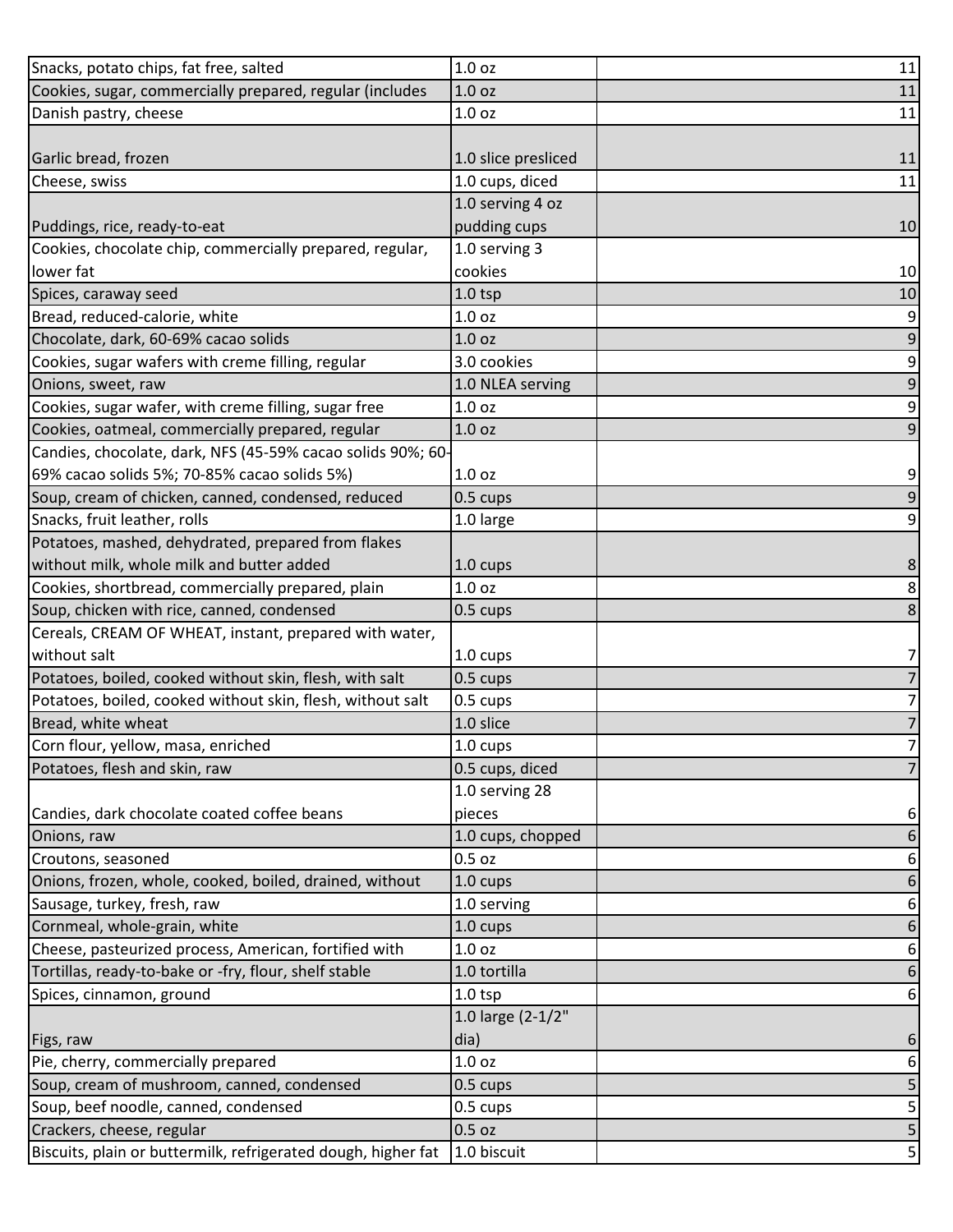| Salad dressing, KRAFT Mayo Fat Free Mayonnaise Dressing               | $1.0$ tbsp           | 4                       |
|-----------------------------------------------------------------------|----------------------|-------------------------|
| Pie, blueberry, commercially prepared                                 | 1.0 <sub>oz</sub>    | 4                       |
| Salad dressing, mayonnaise type, regular, with salt                   | 1.0 tbsp             | 4                       |
| Cookies, peanut butter, commercially prepared, regular                | 1.0 oz               | 4                       |
| Grapes, muscadine, raw                                                | 1.0 grape            |                         |
|                                                                       | 0.33 package (10     |                         |
| Onions, frozen, whole, unprepared                                     | oz)                  | 4                       |
|                                                                       |                      |                         |
| Chocolate-flavored hazelnut spread                                    | 1.0 serving 2 TBSP   | 4                       |
| Cookies, chocolate wafers                                             | 1.0 oz               | 4                       |
| Bread, french or vienna, toasted (includes sourdough)                 | 1.0 <sub>oz</sub>    | 4                       |
|                                                                       | 6.0 cracker 1        |                         |
| Crackers, cheese, sandwich-type with cheese filling                   | cracker = $6.5g$     | 4                       |
| Cereals, corn grits, white, regular and quick, enriched,              |                      |                         |
| cooked with water, without salt                                       | 1.0 cups             | 3                       |
| Cereals, corn grits, white, regular and quick, enriched,              |                      |                         |
| cooked with water, with salt                                          | 1.0 cups             | 3                       |
| Biscuits, plain or buttermilk, frozen, baked                          | 1.0 <sub>oz</sub>    | 3                       |
| Cake, snack cakes, creme-filled, sponge                               | 1.0 <sub>oz</sub>    | 3                       |
| Chicken, stewing, meat and skin, and giblets and neck,                |                      |                         |
| cooked, stewed                                                        | 3.0 oz               | 3                       |
| Candies, MARS SNACKFOOD US, STARBURST Fruit Chews,                    | 1.0 serving fun size |                         |
| Original fruits                                                       | (8 chews)            | 2                       |
|                                                                       |                      |                         |
| Biscuits, plain or buttermilk, dry mix                                | 1.0 cups, purchased  | 2                       |
| Gravy, beef, canned, ready-to-serve                                   | 1.0 cups             | $\overline{2}$          |
| Cookies, fig bars                                                     | 1.0 oz               | 2                       |
| Nuts, mixed nuts, oil roasted, with peanuts, lightly salted           | $1.0$ oz             | $\overline{2}$          |
| Pie, fried pies, fruit                                                | 1.0 <sub>oz</sub>    | 2                       |
| Cookies, peanut butter sandwich, regular                              | 1.0 <sub>oz</sub>    | $\overline{\mathbf{c}}$ |
| Crackers, standard snack-type, regular                                | 5.0 crackers         | $\overline{2}$          |
| Cereals, CREAM OF WHEAT, instant, dry                                 | 1.0 tbsp             | $\overline{\mathbf{c}}$ |
| Turkey, retail parts, thigh, meat and skin, cooked, roasted           | 3.0 oz               | 2                       |
| Frozen novelties, No Sugar Added, FUDGSICLE pops                      | 1.0 serving          | 2                       |
| Salad dressing, mayonnaise, regular                                   | 1.0 tbsp             | 2                       |
| Onions, dehydrated flakes                                             | 1.0 tbsp             | 2                       |
| Papaya, canned, heavy syrup, drained                                  | 1.0 piece            | 2                       |
| Cookies, chocolate sandwich, with creme filling, regular              | 3.0 cookie           | 1                       |
| Crackers, standard snack-type, sandwich, with cheese filling 0.5 oz   |                      |                         |
| Puddings, chocolate, dry mix, regular, prepared with whole   0.5 cups |                      | 1                       |
| Crackers, standard snack-type, sandwich, with peanut                  | $0.5$ oz             |                         |
| Candies, fudge, chocolate, with nuts, prepared-from-recipe            | 1.0 <sub>oz</sub>    |                         |
|                                                                       | 1.0 cups whole       |                         |
| Nuts, almonds, dry roasted, without salt added                        | kernels              |                         |
| Soup, onion, canned, condensed                                        | 0.5 cups (4 fl oz)   | 1                       |
| Puddings, chocolate, ready-to-eat, fat free                           | 1.0 serving 4 oz     |                         |
| Cheese, cream                                                         | 1.0 tbsp             | 1                       |
| Candies, MOUNDS Candy Bar                                             | 1.0 bar snack size   | $\mathbf{1}$            |